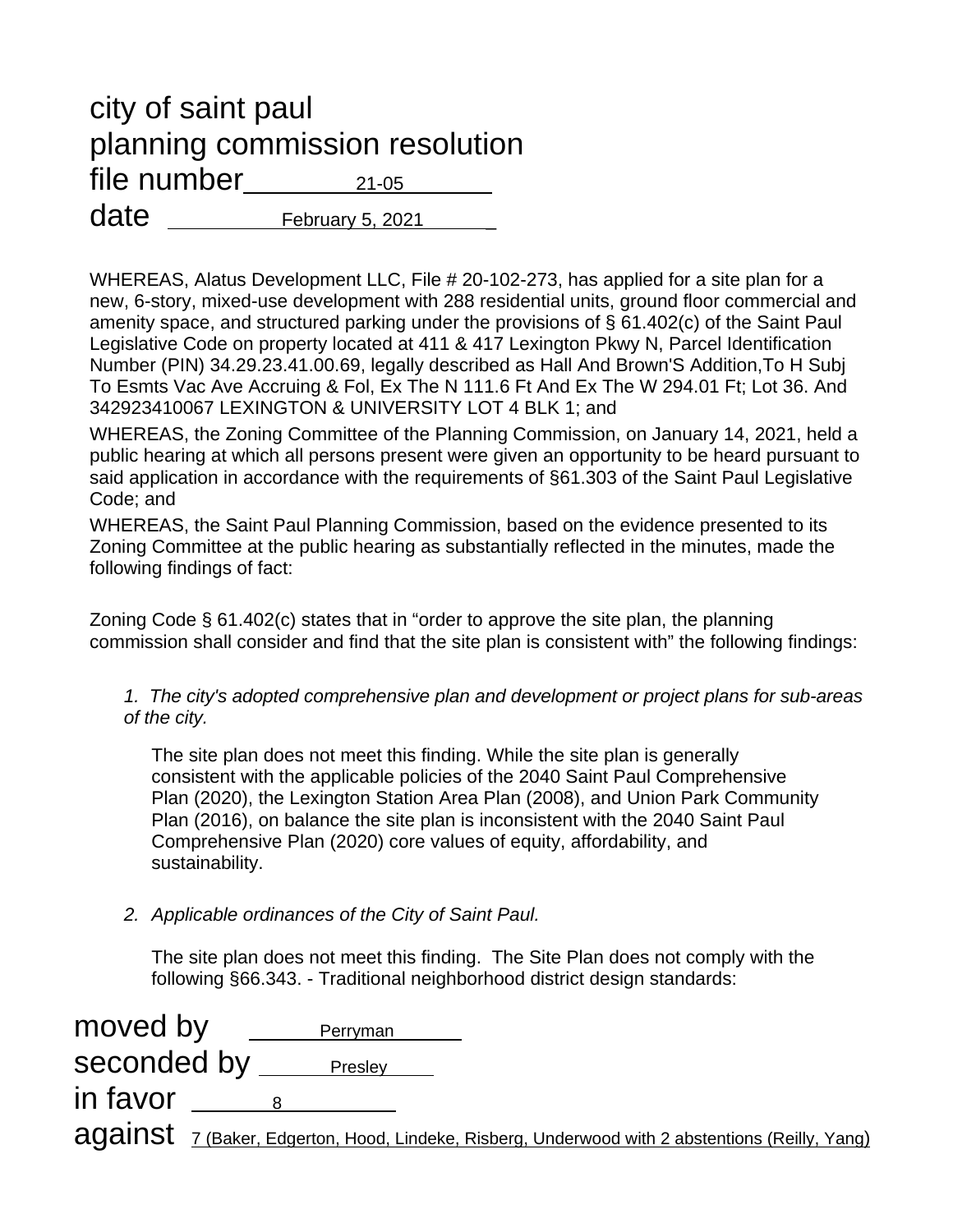- §66.343(b)(2) Transitions to lower density neighborhoods. Transitions in density or intensity shall be managed through careful attention to building height, scale, massing and solar exposure.
- §66.343(b)(16) Interconnected street and alley network. The existing street and alley network shall be preserved and extended as part of any new development. If the street network has been interrupted, it shall be restored whenever possible.

The site plan complies with the following key Zoning ordinances:

- §66.315 Intent, T4 traditional neighborhood district.
- §66.331 Traditional Neighborhood District Density and dimensional standards.
- §66.342 Parking requirements in T3—T4 traditional neighborhood districts.
- §63.110 Building design standards.
- *3. Preservation of unique geologic, geographic or historically significant characteristics of the city and environmentally sensitive areas.*

The site plan meets this finding. The property is typical of the intent of a T4 neighborhood district, which provides for higher-density pedestrian- and transitoriented mixed-use development. This vacant land is neither designated as having historical or environmental significance. It is also not located within a heritage preservation district.

*4. Protection of adjacent and neighboring properties through reasonable provision for such matters as surface water drainage, sound and sight buffers, preservation of views, light and air, and those aspects of design which may have substantial effects on neighboring land uses.*

The site plan meets this finding, the effect of this specific proposed building on neighboring properties is reasonable.

Specific to the findings:

- The stormwater system meets City standards for run-off rate control. The system will consist of pipes buried below grade located on the west side of the building in the landscaped setback area.
- The building's proposed setbacks meet or exceed the zoning code for the district. The building is set back 21'4" from the rear property line along the west. A shadow study was provided to demonstrate a reasonable impact to neighboring properties. A spatial buffer is provided by 17' alley right-of-way and 8.5' side setback from the single-family homes to the south.
- The setback areas will be landscaped or paved for vehicular, bicycle, and pedestrian traffic. Existing boulevard trees will be protected where possible and new boulevard trees will be planted as required.
- The off-street parking will be provided for residential tenants with two levels of structured parking. A separate structured parking area will serve the commercial use. Trash and recycling will occur within the parking structure,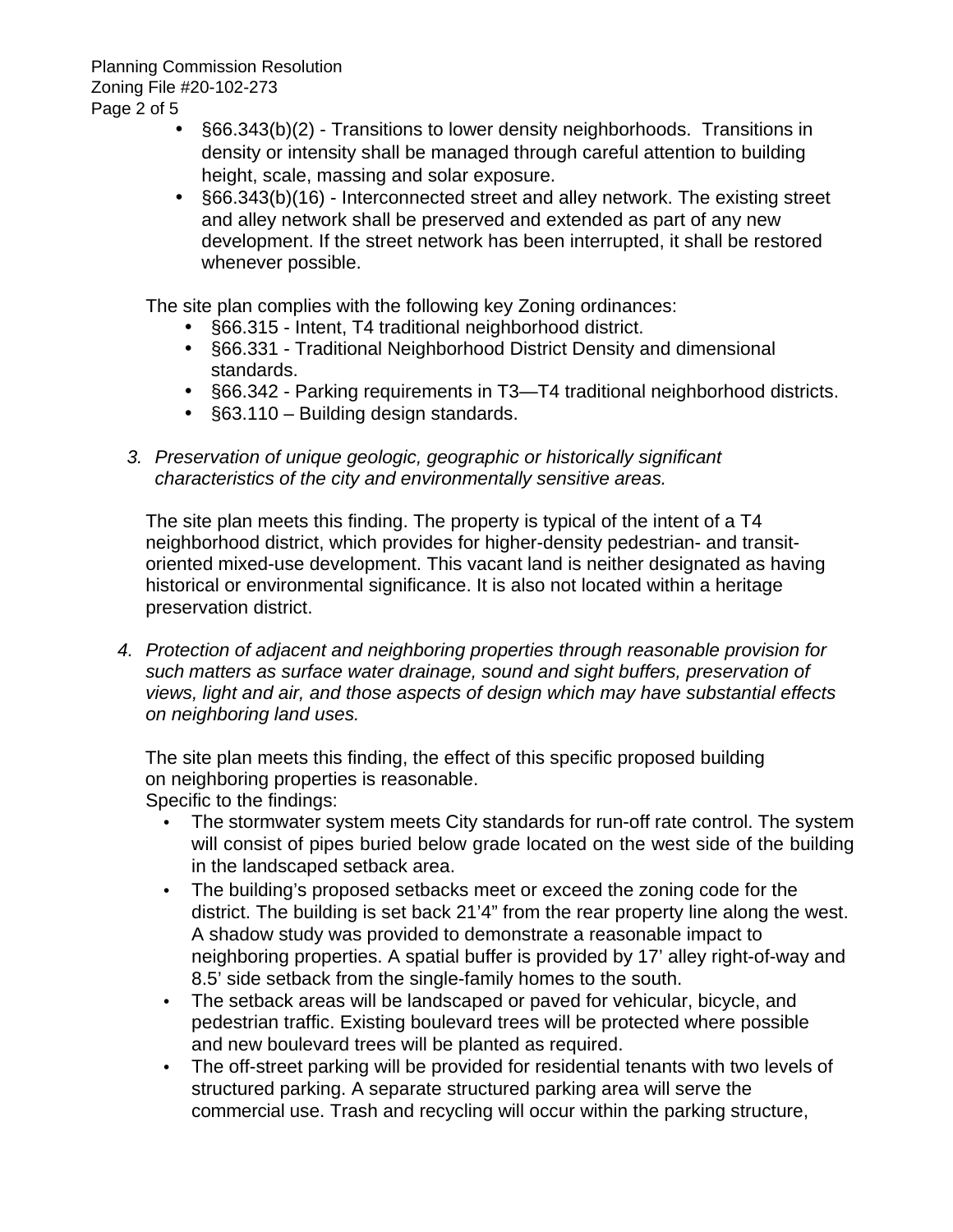Planning Commission Resolution Zoning File #20-102-273 Page 3 of 5

> tenant move in will have a dedicated move in garage access off the alley. There will be no alley access to the parking structures.

- The proposed site adheres to Traditional Neighborhood Design Standards as well as General Design Standards including minimum window and door openings, mechanical screening, building facade articulation, inclusion of elements that relate to the human scale in the bottom 25' of the building, lighting etc.
- *5. The arrangement of buildings, uses and facilities of the proposed development in order to assure abutting property and/or its occupants will not be unreasonably affected.*

The site plan meets this finding for the reasons listed in finding 4 above. The effect of this specific proposed building on neighboring properties is reasonable:

- A stormwater management system that can manage runoff.
- The site meets or exceeds the minimum setbacks.
- Outdoor residential tenant areas will be protected by two separate three sided courtyards on the second story roof deck, one open towards Lexington Parkway, another open towards the west of the building.
- Structured parking access from the rear of the building off a private street to the rear of the site.
- No alley access to building or parking is proposed beyond a move-in bay.
- Deliveries will occur within the parking structure, the move-in garage, or in the port cochere to the north of the building along a private street reducing additional congestion in the public right-of-way.
- Trash and recycling haulers from the parking structure.
- The building will comply with all applicable design standards.
- *6. Creation of energy-conserving design through landscaping and location, orientation and elevation of structures.*

The site plan meets this finding. Higher density development is inherently more energy conserving because it has fewer exterior walls per dwelling unit than low density housing minimizing heat loss. The building exceeds the minimum amount of glazing on all sides, allowing the building to gain solar heat. The project shall meet current building and energy codes. Stormwater will be managed onsite and discharged at a rate that complies with city standards.

The proposed development is in the Lexington Station Area and four blocks south of an enhanced bicycle route conducive to walking, biking, and using public transit rather than driving. Secure indoor bicycle parking and a maintenance area is conveniently located off Lexington Parkway for enhanced convenience.

*7. Safety and convenience of both vehicular and pedestrian traffic both within the site and in relation to access streets, including traffic circulation features, the locations*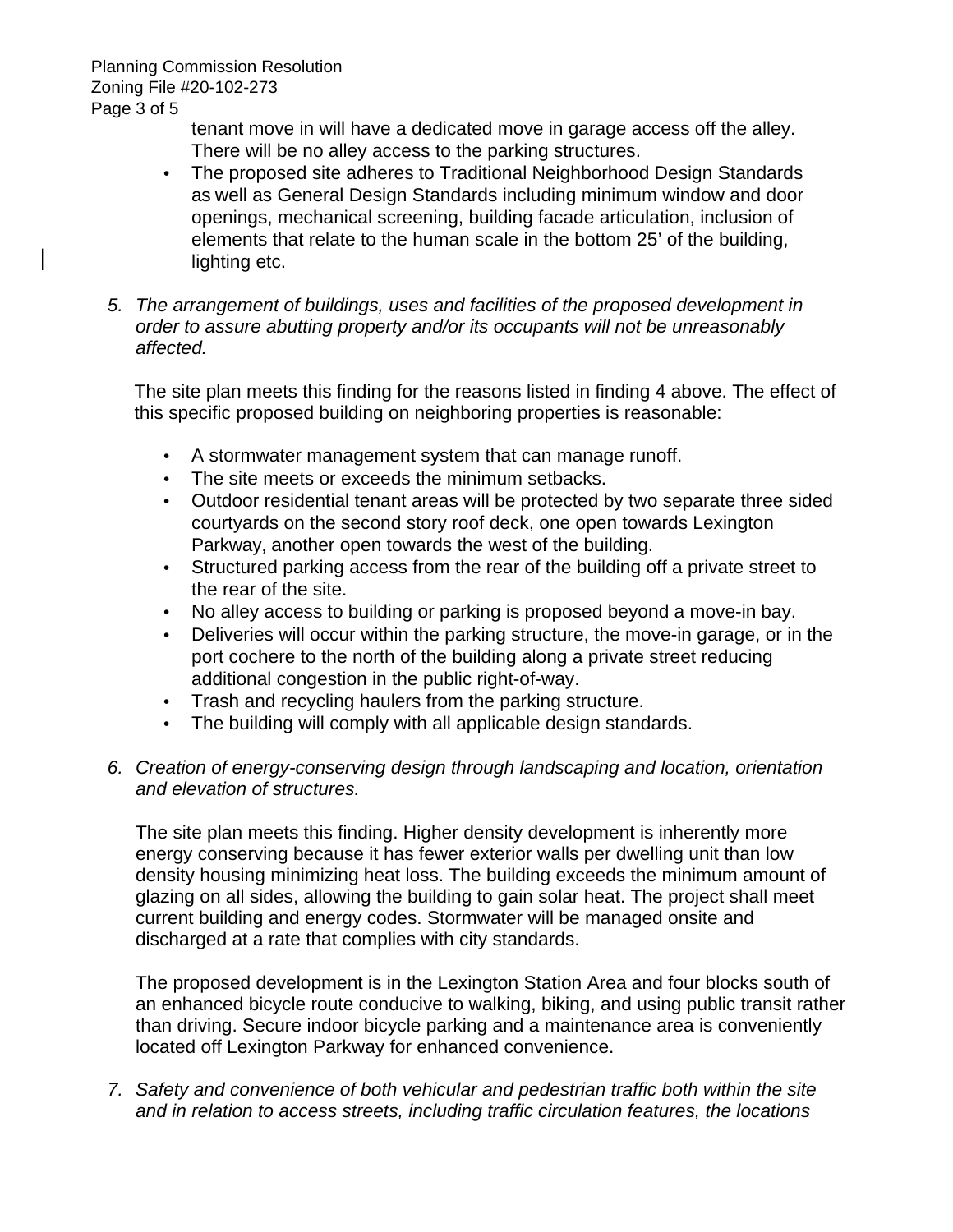Planning Commission Resolution Zoning File #20-102-273 Page 4 of 5 *and design of entrances and exits and parking areas within the site.*

The site plan meets this finding. Access to both the commercial (13 spaces) and residential (241 spaces) parking structures are off a private drive to the rear of the property. Existing private drives have been incorporated in their current position for the least impact to circulation on the site. A move-in garage is accessed off an existing public alley, further reduce blockages in the Public Right of Way.

The building's first floor layout allows for convenient pedestrian entry at the south east, north east, north, and north west sides of the building. Other considerations include a primary pedestrian building entrance on Lexington Parkway for the commercial space, twelve-foot wide sidewalks enhance pedestrian friendliness and walkability along Lexington Parkway and the 15-foot wide landscaped boulevard between the sidewalk and roadway enhance pedestrian safety, friendliness, walkability. Pedestrian ramps have been added in line with Fuller Avenue's future crosswalks in mind.

Bike racks were added on the exterior near the commercial space and a large interior bicycle storage and maintenance room is proposed. The applicant met with Saint Paul Public Works Parks and Ramsey County prior to the submission of these plans to discuss site circulation. A bike lane will be accommodated to the north of the building in anticipation of future connection with the neighborhood.

*8. The satisfactory availability and capacity of storm and sanitary sewers, including solutions to any drainage problems in the area of the development.*

The site plan meets this finding. The utility connections are shown on Sheet C4-1. Water, and Sanitary are available in Lexington Parkway and stormwater from the building site will be piped to an underground detention system located on the south west of the property. The stormwater detention system will then connect to existing private stormwater pipes installed when The Wilder Foundation building was constructed. These private pipes connect to the public main at Lexington Parkway. Drainage maps and HydroCAD modeling to meet the City's stormwater run- off rate control standards were reviewed and approved by Public Works. The project disturbs more than one acre of land and requires an Erosion and Sediment Control permit from the Minnesota Pollution Control Agency as well as a permit from the Capitol Region Watershed District to meet water quality requirements.

*9. Sufficient landscaping, fences, walls and parking necessary to meet the above objectives.*

The site plan meets this finding. The setback areas around the building will be landscaped and the plan will be approved by the city forester. Existing boulevard trees will be protected where possible and new boulevard trees will be planted as required.

Parking is not required within ¼ mile of University Ave. The project is proposing 254 parking spaces, 13 for in the structured commercial lot and 241 for the